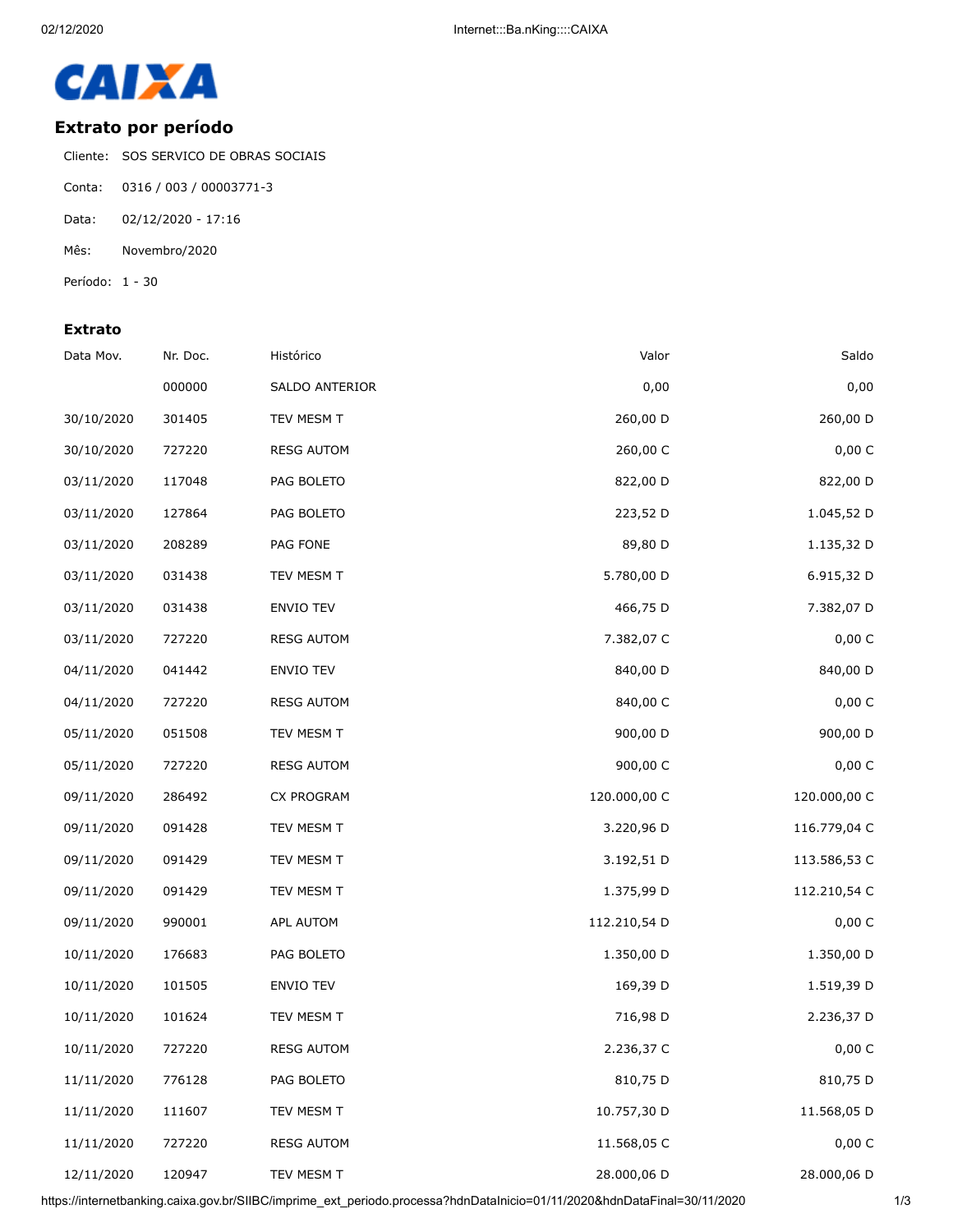## 02/12/2020 Internet:::Ba.nKing::::CAIXA

| 12/11/2020 | 120948 | TEV MESM T        | 91,25 D     | 28.091,31 D |
|------------|--------|-------------------|-------------|-------------|
| 12/11/2020 | 727220 | <b>RESG AUTOM</b> | 28.091,31 C | 0,00C       |
| 13/11/2020 | 128356 | PAG BOLETO        | 288,00 D    | 288,00 D    |
| 13/11/2020 | 727220 | <b>RESG AUTOM</b> | 288,00 C    | 0,00 C      |
| 16/11/2020 | 903043 | PAG BOLETO        | 330,00 D    | 330,00 D    |
| 16/11/2020 | 161415 | ENVIO TEV         | 370,58 D    | 700,58 D    |
| 16/11/2020 | 161415 | ENVIO TEV         | 88,31 D     | 788,89 D    |
| 16/11/2020 | 727220 | <b>RESG AUTOM</b> | 788,89 C    | 0,00 C      |
| 17/11/2020 | 007862 | TEV MESM T        | 403,00 D    | 403,00 D    |
| 17/11/2020 | 007863 | TEV MESM T        | 480,00 D    | 883,00 D    |
| 17/11/2020 | 727220 | <b>RESG AUTOM</b> | 883,00 C    | 0,00 C      |
| 18/11/2020 | 496646 | PAG FONE          | 215,17 D    | 215,17 D    |
| 18/11/2020 | 181429 | TEV MESM T        | 18.969,58 D | 19.184,75 D |
| 18/11/2020 | 181429 | ENVIO TEV         | 1.430,95 D  | 20.615,70 D |
| 18/11/2020 | 727220 | <b>RESG AUTOM</b> | 20.615,70 C | 0,00 C      |
| 19/11/2020 | 191218 | CRED TEV          | 716,98 C    | 716,98 C    |
| 19/11/2020 | 295992 | PAG BOLETO        | 1.108,40 D  | 391,42 D    |
| 19/11/2020 | 300805 | PAG BOLETO        | 390,00 D    | 781,42 D    |
| 19/11/2020 | 301739 | PAG BOLETO        | 1.358,17 D  | 2.139,59 D  |
| 19/11/2020 | 191211 | TEV MESM T        | 3.432,14 D  | 5.571,73 D  |
| 19/11/2020 | 727220 | <b>RESG AUTOM</b> | 5.571,73 C  | 0,00C       |
| 26/11/2020 | 390131 | PAG BOLETO        | 333,00 D    | 333,00 D    |
| 26/11/2020 | 390972 | PAG BOLETO        | 1.310,32 D  | 1.643,32 D  |
| 26/11/2020 | 727220 | <b>RESG AUTOM</b> | 1.643,32 C  | 0,00 C      |
| 27/11/2020 | 015509 | TEV MESM T        | 1.569,46 D  | 1.569,46 D  |
| 27/11/2020 | 015510 | TEV MESM T        | 1.675,89 D  | 3.245,35 D  |
| 27/11/2020 | 015512 | TEV MESM T        | 1.765,37 D  | 5.010,72 D  |
| 27/11/2020 | 015513 | TEV MESM T        | 1.405,81 D  | 6.416,53 D  |
| 27/11/2020 | 015514 | TEV MESM T        | 1.156,94 D  | 7.573,47 D  |
| 27/11/2020 | 015515 | TEV MESM T        | 904,65 D    | 8.478,12 D  |
| 27/11/2020 | 015516 | TEV MESM T        | 4.290,33 D  | 12.768,45 D |
| 27/11/2020 | 015517 | TEV MESM T        | 1.182,61 D  | 13.951,06 D |
| 27/11/2020 | 015518 | TEV MESM T        | 1.248,51 D  | 15.199,57 D |
| 27/11/2020 | 015520 | TEV MESM T        | 1.075,27 D  | 16.274,84 D |
| 27/11/2020 | 015521 | TEV MESM T        | 1.469,34 D  | 17.744,18 D |
| 27/11/2020 | 015522 | TEV MESM T        | 1.595,38 D  | 19.339,56 D |

https://internetbanking.caixa.gov.br/SIIBC/imprime\_ext\_periodo.processa?hdnDataInicio=01/11/2020&hdnDataFinal=30/11/2020 2/3